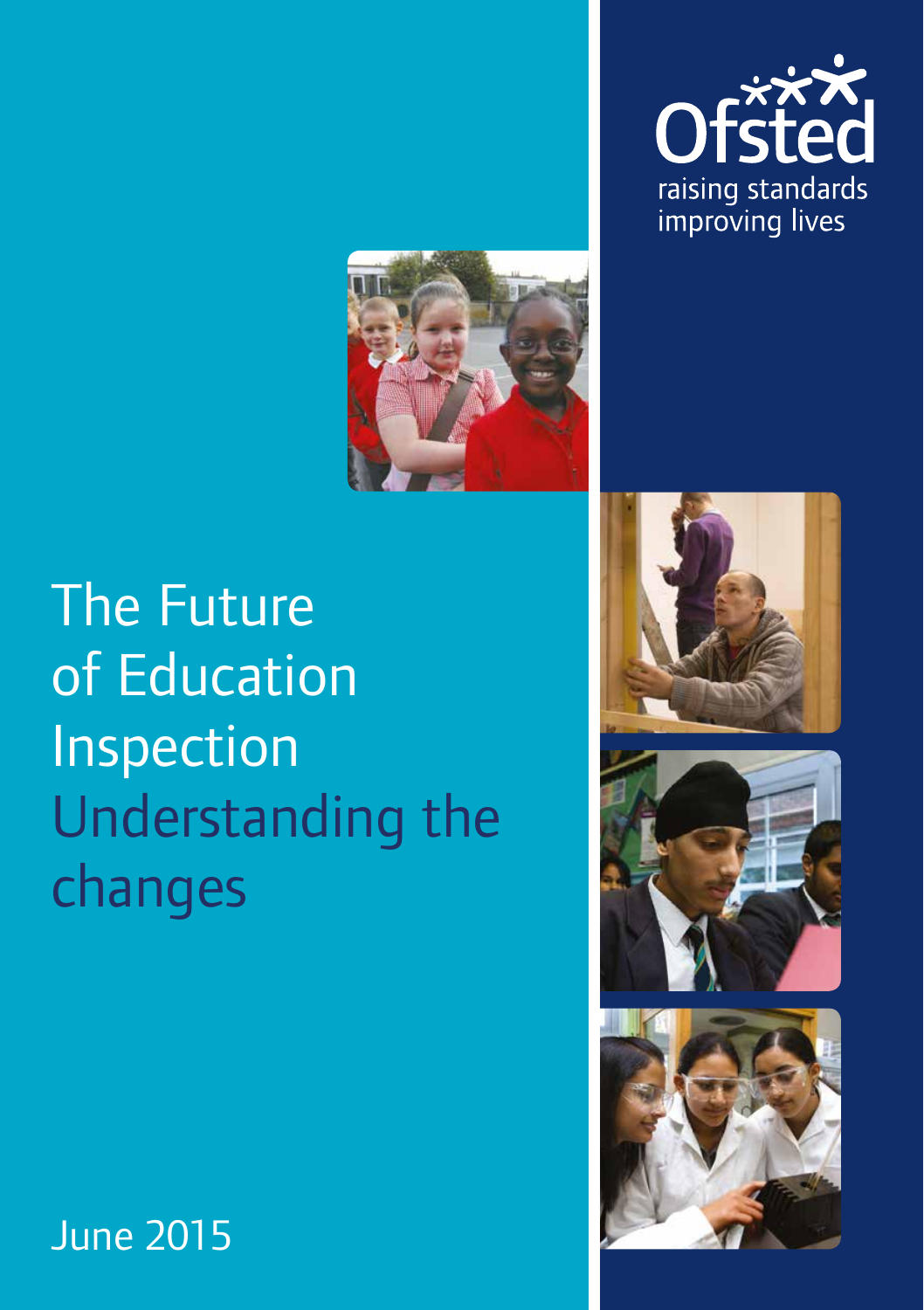### Foreword



If education is the key to unlocking the well-being and prosperity of our nation, then our future success rests in the hands of great leaders. Such leaders know how to use increased freedoms to bring about the transformation that children and learners need.

Great leadership is at the heart of the three major reforms Ofsted is making to inspection from September 2015.

Using the new common inspection framework, inspectors will look at leaders' vision and ambition for all children and learners. They will want to see how leaders set the culture of their school or provider and how they ensure that all learners – particularly the most disadvantaged – make strong progress from their different starting points.

New short inspections for good schools and further education and skills providers are designed to focus on the quality of leadership and the capacity of leaders to drive improvement. Throughout short inspections, there will be honest, challenging, professional dialogue between leaders and Her Majesty's Inspectors (HMI), starting from leaders' own evaluation of strengths and weaknesses. Leaders will be recognised for accurately identifying weaknesses and having a firm grip on strategies to address them.

In short inspections, HMI will always begin from the assumption that the school or provider is still good. It will be up to leaders to provide evidence so that HMI can validate this assumption. If, by the end of the short inspection, HMI have not gathered enough evidence to confirm that the provision remains good, they will quickly bring in a full team to complete a full inspection. This may either change the inspection grade or confirm that the provider remains good.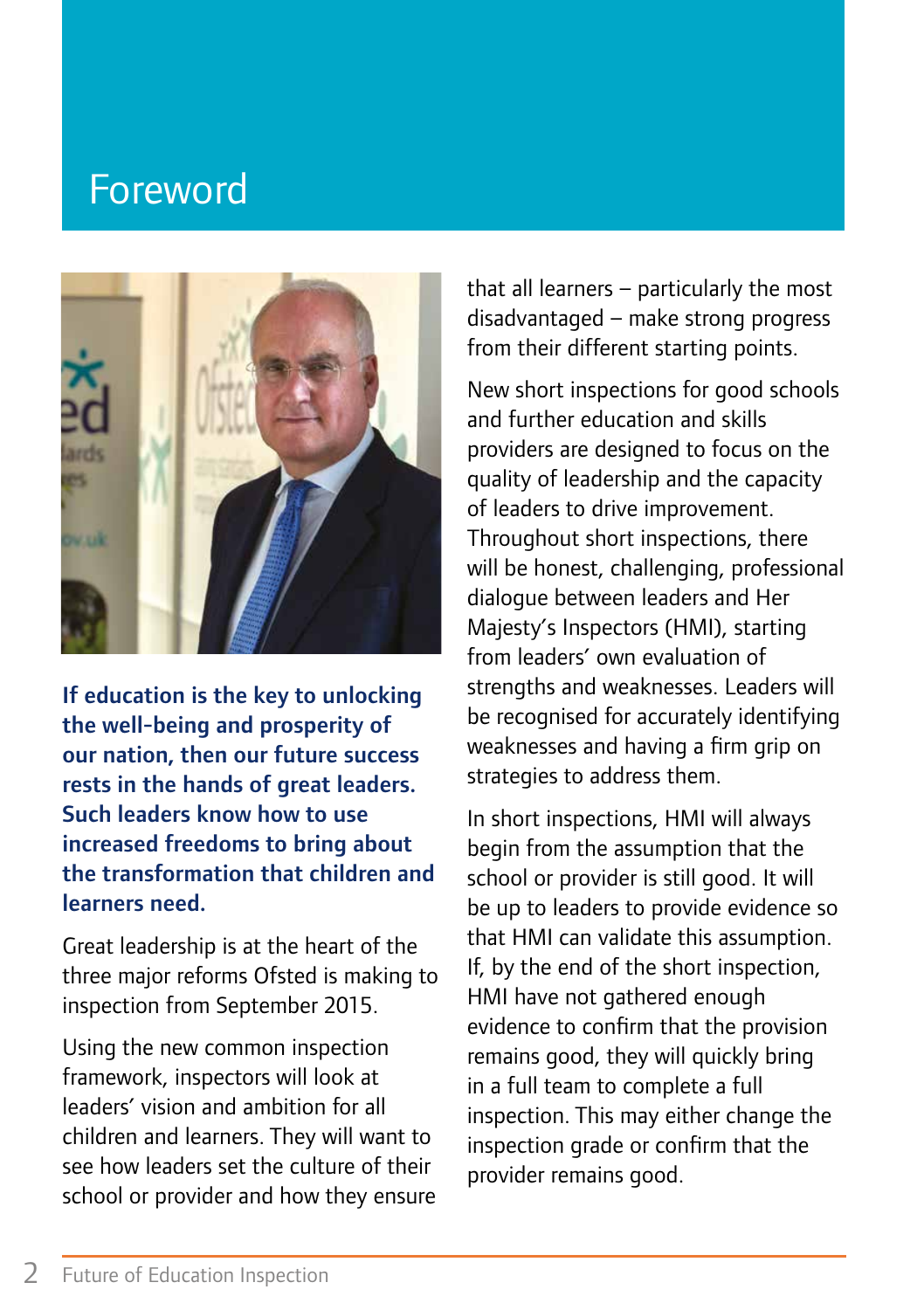Finally, from September, hundreds of serving leaders will join forces with HMI to deliver new inspections. Seven in 10 of our Ofsted Inspectors will be current practitioners leading good or outstanding institutions. These proven leaders will help to improve the quality and consistency of inspection and will be able to use the experience they gain from inspection to continue to build capacity in their sectors.

These reforms reflect our determination to work much more closely with the sectors we inspect. We will always maintain the highest standards and expectations in order to ensure that children and learners receive the education they deserve. As we do this, we will listen to professionals,

reduce the burden of inspection on good schools and providers, and continually improve the way we carry out inspection.

#### Sir Michael Wilshaw

Her Majesty's Chief Inspector

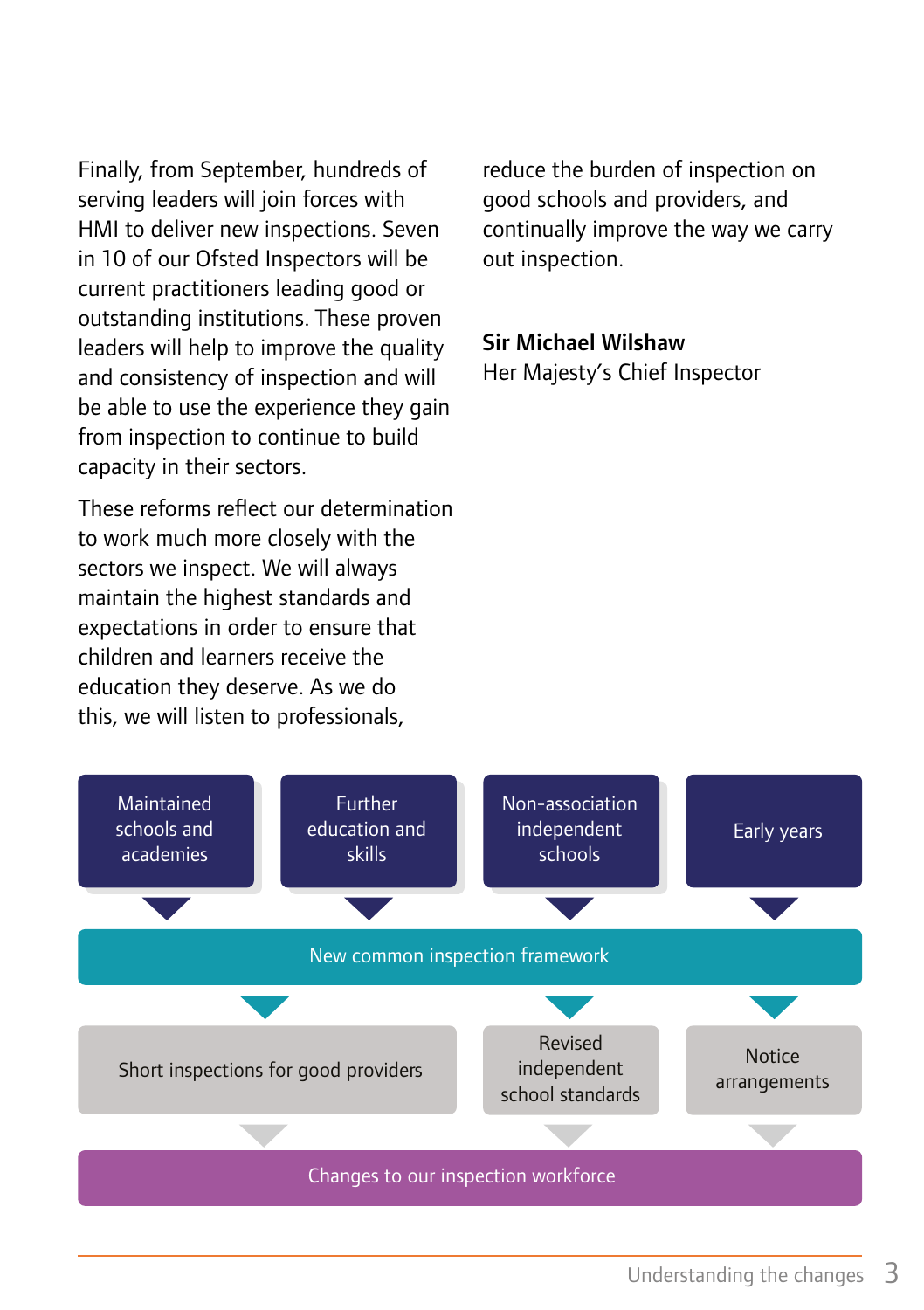## The common inspection framework

The common inspection framework (CIF) aligns inspection across all of the different education remits we inspect. It applies to registered early years settings, maintained schools and academies, non-association independent schools and further education and skills providers.

The CIF provides consistency and comparability in Ofsted's inspection of all education provision, which was previously inspected under several different frameworks. Inspectors will write the judgements in the same language and will mean the same things.

However, the CIF does not mean 'one size fits all'. A handbook for each remit applies the principles of the framework to the needs and expectations of different phases of education and training. Inspections will continue to be carried out by inspectors who have the relevant experience and expertise.

Inspectors will make judgements on the following areas for all remits:

- $\blacksquare$  Effectiveness of leadership and management
- $\Box$  Quality of teaching, learning and assessment
- $\blacksquare$  Personal development, behaviour and welfare
- **D** Outcomes for children and learners.

Inspectors will always make a judgement on the effectiveness of safeguarding.

Many aspects of inspection under the CIF will feel similar to previous frameworks, but there are also some changes.

Inspection under the CIF will focus on ensuring that all learners have the best education and opportunities possible and that students and parents are able to make informed choices.

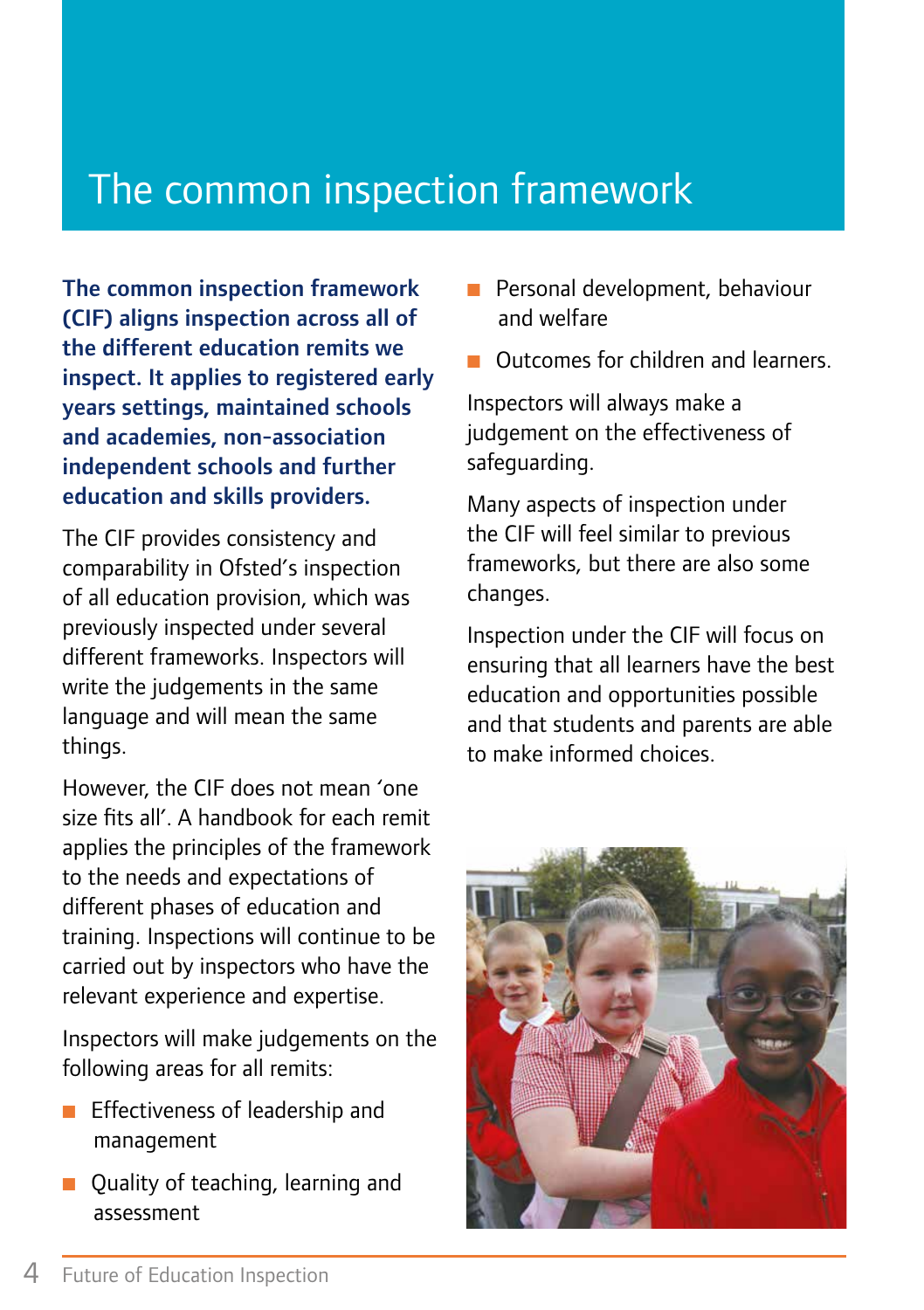## Short inspections

From September, schools and further education and skills providers that were judged good at their most recent inspection will receive a short inspection approximately every three years.

The vast majority of good schools and providers maintain this standard at their next inspection. We are making this change in order to reduce the burden of full inspections on good schools and providers.

Short inspections will start from the assumption that the school or provider remains good. Her Majesty's Inspectors (HMI) will test this through their inspection activities and through constructive and challenging professional dialogue with leaders and governors. It will be for leaders to provide evidence so that HMI can validate this assumption. Inspectors will examine leaders' and managers' capacity to drive ongoing improvement.

Short inspections will be led by an HMI. HMI will be on site for a maximum of one day in schools and two days in further education and skills providers.

HMI will only make judgements on whether the school or provider remains good and safeguarding is effective. They will not make a full set of graded judgements and will not change the overall effectiveness of the school or provider.

If HMI are unable to gather sufficient evidence that the school or provider remains good, or they have concerns, they will quickly convert the inspection into a full inspection that will make the full range of judgements. If they see evidence of rapid improvement and consider that the school or provider may already be outstanding, they will also quickly trigger a full inspection.

Through short inspections, we will be able to recognise and acknowledge earlier where schools and providers have improved. It also means that schools and providers that are in decline will be identified earlier and supported faster.

Short inspections will allow Ofsted to provide more up-to-date and relevant information to parents, to the broader community and to schools and providers themselves.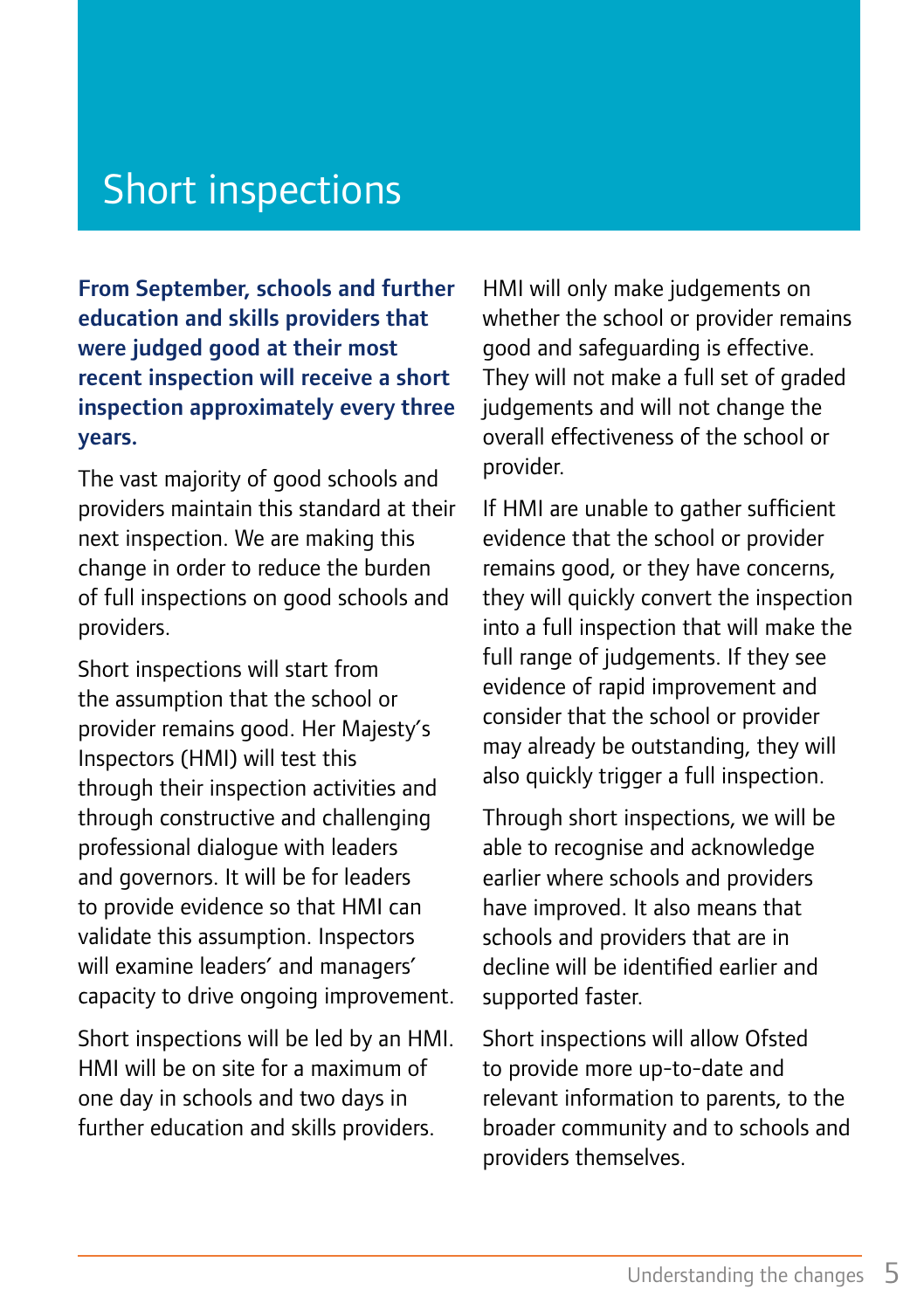# Maintained schools and academies

The common inspection framework builds closely on the changes made in the school inspection framework over the past few years. However, there will be greater emphasis on some areas, including:

- $\blacksquare$  the impact of leaders' work in developing and sustaining an ambitious culture and vision in the school
- $\Box$  a broad and balanced curriculum
- $\blacksquare$  safeguarding, which will be central to every inspection
- **p** pupils' outcomes, where inspectors will give most weight to the progress of pupils currently in the school rather than attainment and nationally published data.

There will be a new judgement on personal development, behaviour and welfare. This will include a focus on pupils' confidence and selfassurance as learners and their pride in achievement, the impact behaviour has on outcomes and the choices pupils make about their next stage.

The judgements on the effectiveness of early years provision and 16 to 19 study programmes are now exactly in line with the early years and further

education and skills handbooks so that pupils and parents can make informed choices.

All schools that were judged good at their most recent inspection will receive a short inspection approximately every three years.

All short inspections of schools will last for one day. In secondary schools and the largest primary schools, the inspection will be conducted by two HMI. In most primary schools, one HMI will be on site for one day.

#### **ALL** schools that were judged good at their most recent inspection will receive a short inspection. 22

Following the short inspection, the HMI will write a report in the form of a letter that will confirm that the school remains good and that safeguarding is effective. The letter will address progress since the school's last inspection, what inspectors have seen during their visit and next steps the school needs to take.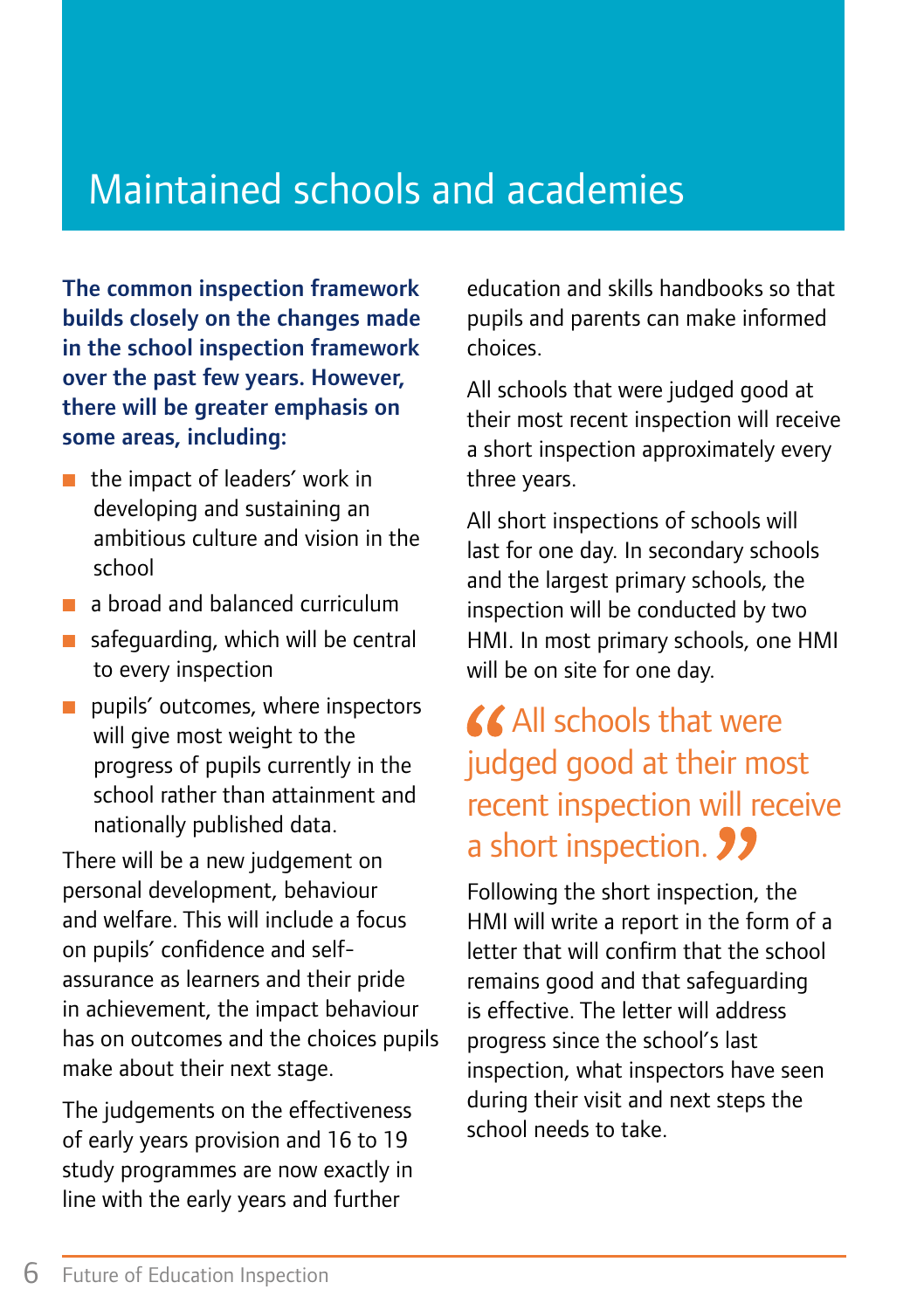### Non-association independent schools

For non-association independent schools, the common inspection framework is a natural progression from the current framework, which introduced the same judgements as those made in maintained schools and academies.

In addition to the new CIF, the Department for Education introduced revised independent school standards in January 2015. These standards are more challenging and all nonassociation independent schools must meet them. Therefore, between September 2015 and July 2018, all non-association independent schools will be inspected under the CIF regardless of how they were judged at their last inspection. These inspections will include checks to ensure that schools are meeting the revised independent school standards.

Short inspections will not apply to nonassociation independent schools during this period.

Following our recent consultation, all non-association independent schools judged to require improvement or deemed inadequate will be inspected within two years, rather than three as at present.

All our changes are aimed specifically at improving the quality of our inspections, making them more timely and relevant and providing the most up-to-date information so that we can have the maximum possible impact on children and learners.

**K** These standards are more challenging and all non-association independent schools must meet them. **99** 

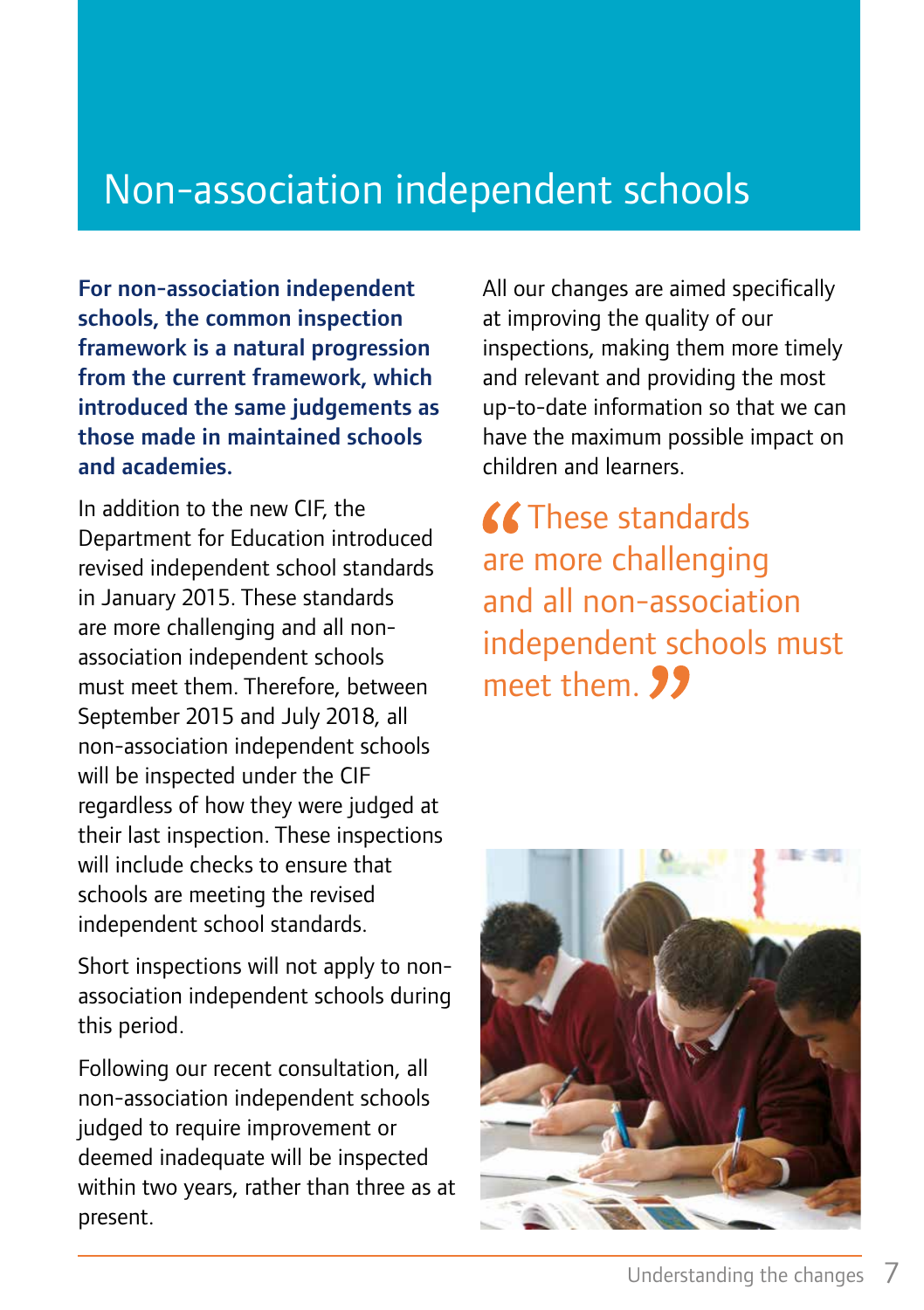## Further education and skills

The new common inspection framework builds on the longstanding common framework used in further education and skills inspection. It extends the principles of consistency and commonality across all education and skills remits.

In judging the effectiveness of leadership and management, we are increasing the emphasis on safeguarding and the extent to which the range of provision is relevant to the priorities of employers and the local community.

The new judgement on personal development, behaviour and welfare will include a focus on the extent to which learners are equipped to progress to their next step, be it further or higher education, employment or a more independent role in their everyday lives.

Sector subject areas will no longer be graded. Instead, inspections will typically result in a grade and summary for each of the main types of provision offered:

- apprenticeships
- $\blacksquare$  traineeships
- $\blacksquare$  provision for learners with high needs
- **p** provision for full-time 14–16-yearolds.

Inspections will continue to be carried out by inspectors with experience and expertise in further education and skills and specialist knowledge where appropriate.

All 16 to 19 provision, whether in a school, academy, university technical college, sixth form college, FE college or training provider, will be judged against the same evaluation criteria and reported on consistently.

Most providers that were judged good at their latest inspection will receive a short inspection approximately every three years. However, some good providers will receive full inspection based on risk assessment.

- **16 to 19 study programmes**
- $\blacksquare$  adult learning programmes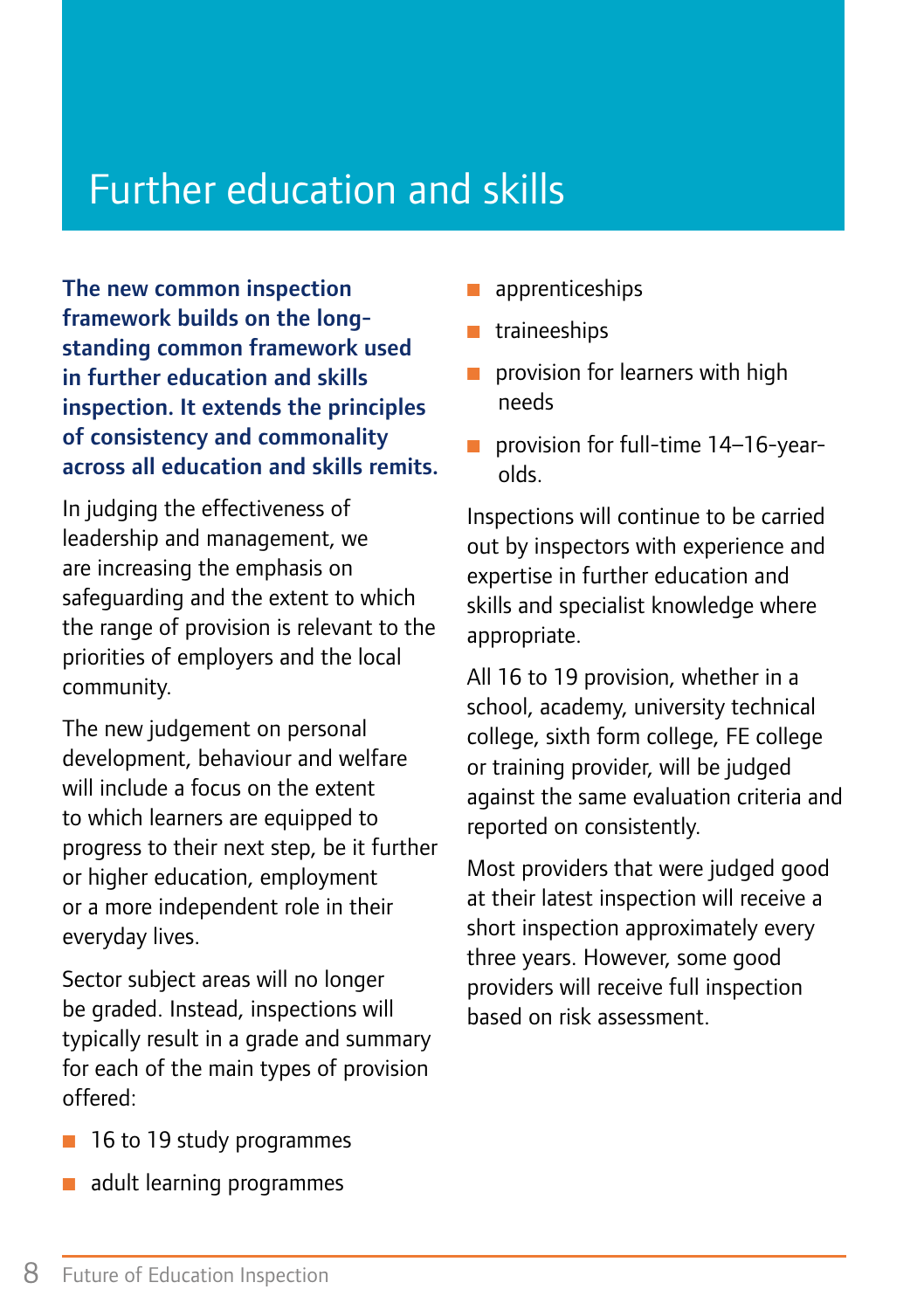## Early years

Many aspects of early years inspection under the common inspection framework will feel the same as before. We have kept what was working and built on previous improvements.

The way we inspect and the type of evidence that inspectors look for will not change significantly. Inspections will still be carried out by inspectors with experience and expertise in early years.

The judgement on outcomes for children is new for early years providers. Inspectors will focus on children's progress from their different starting points. Alongside the continuing focus on teaching (reported under the new teaching, learning and assessment judgement), this emphasis on progress will ensure that inspectors check that children are given the best possible start to their learning and development.

All early years provision, including in schools, will now be judged against the same evaluation criteria and reported on using the same language in the same way. This means that parents will find it easier to make comparisons between different providers.

Most providers will be given half a day's notice of their inspection. This will give inspectors the opportunity to gather the information needed to help the inspection run smoothly. Current arrangements for notifying childminders of inspection will not change.

 $\mathcal{C}$  Inspections will still be carried out by inspectors with experience and expertise in early years. **22** 

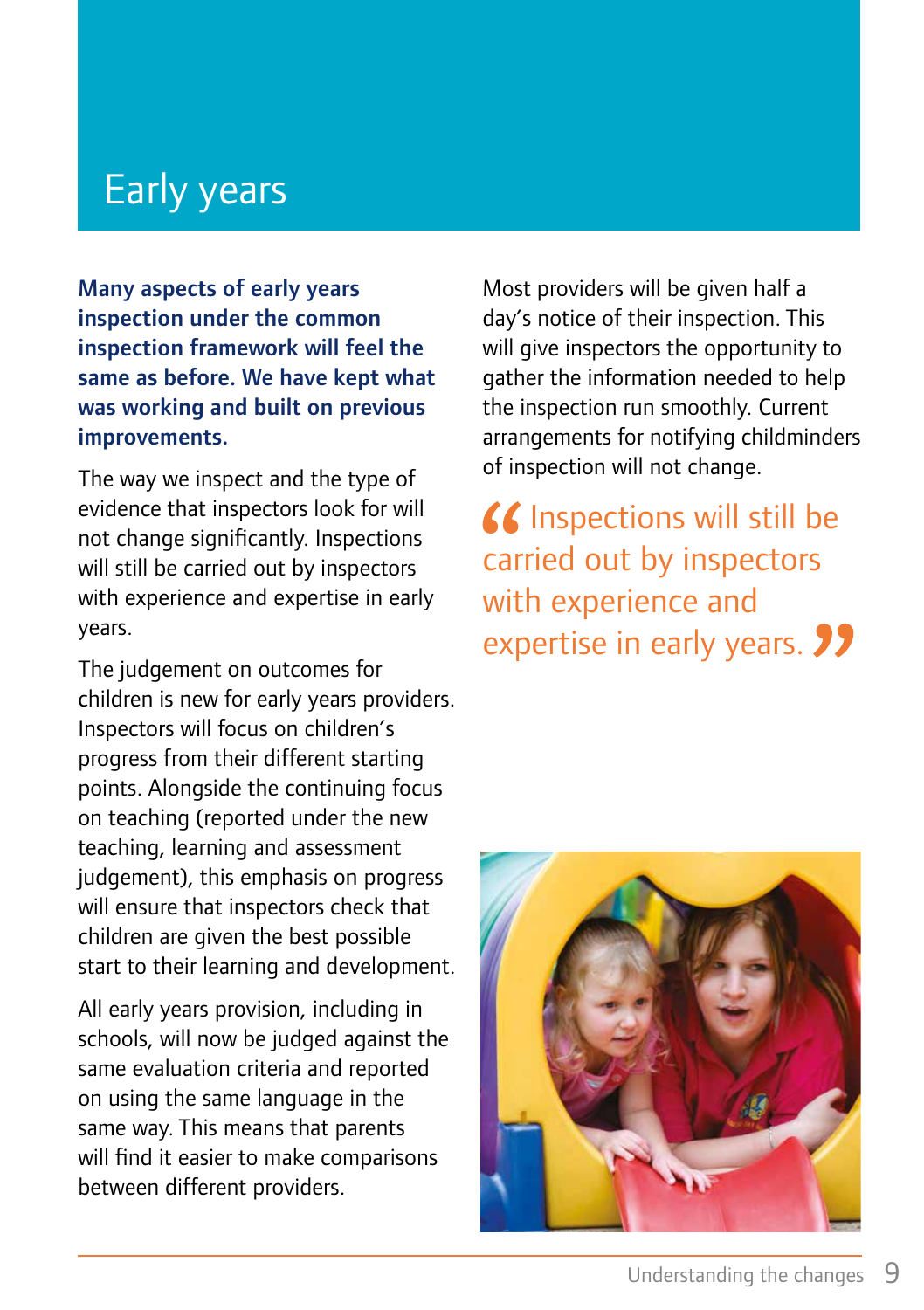## Changes to our inspector workforce

#### We are making significant changes to our inspection workforce.

From September 2015, we will contract directly with inspectors for maintained schools, academies, non-association independent schools and further education and skills. These inspectors will be called Ofsted Inspectors. Inspection for these remits will no longer be outsourced. This will mean that we can train all our inspectors directly and enhance the links between HMI and Ofsted Inspectors as they train and inspect together.

The vast majority of Ofsted Inspectors are serving practitioners. Ofsted will benefit from having the expertise and first-hand insight of these current leaders of good and outstanding providers on our inspection teams. The providers we inspect will also benefit. In turn, Ofsted Inspectors will gain inspection experience that they can use to build capacity in the institutions they lead and across the education and skills sectors more widely.

**66** The vast majority of Ofsted Inspectors are serving practitioners. Ofsted will benefit from having the expertise and first-hand insight of these current leaders of good and outstanding providers on our inspection teams<sup>99</sup>